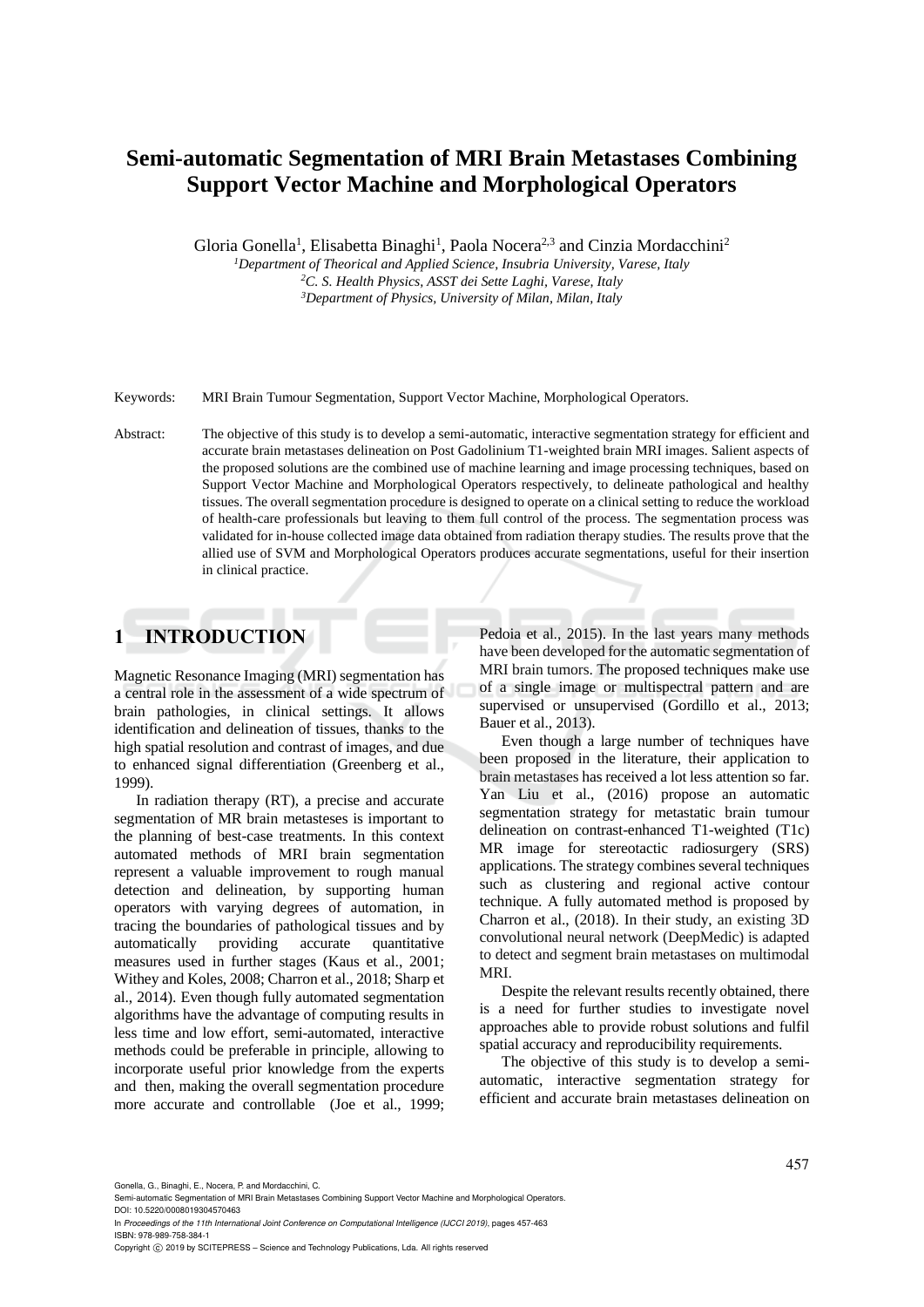Post Gadolinium T1-weighted (T1c) brain MRI images. The salient aspects of the solutions proposed are the combined use of machine learning and image processing techniques, based on Support Vector Machine (SVM) (Vapnik, 1995) and Morphological Operators (Gonzalez and Woods, 2018) respectively, to delineate pathological and healthy tissues. The overall segmentation procedure is designed to operate in a clinical setting to reduce the workload of healthcare professionals but leaving to them full control of the process. It is then conceived semi-automatic, but requiring limited user interaction in an attempt to facilitate the insertion in current clinical practice.

The segmentation process was validated for inhouse collected image data obtained from RT studies, where manually segmented images are also provided by a team of experts.

### **2 METHODS**

The overall segmentation procedure is hierarchically structured in three phases:

- Volume-of-interest (VoI) specification
- Supervised Classification based on SVM
- Segmentation Refinement based on Morphological **Operators**

#### **2.1 VoI Specification**

The underlying assumption is that segmentation when limited to a significant sub-region, could have performances significantly better in terms of speed and accuracy than if the segmentation were applied to the entire scene.



Figure 1: Source Slice of a T1c volumetric MR scan with the corresponding VoI slice.

In this step, a user specifies a volume of interest (VoI) by drawing a rectangular region on one slice of the input volume and selecting first and last slices in such a way that the entire pathological area is bounded within the specified parallelepiped (see Figure 1).

### **2.2 Supervised Classification of Pathological and Healthy Tissues**

In the second phase, a supervised classification is applied to the selected sub-image.

Among the variety of automated classifiers wellsuited for biomedical image segmentation, we choose the SVM model (Vapnik, 1995; Suykens et al., 2002).

In our previous works, we deal with MRI brain tumor segmentations using several methods selected from states of the art classifiers in the field of MRI segmentation. In particular, we investigated the use of Fuzzy connectedness and Graph Cut for glial tumor segmentation (Pedoia et al., 2015; Binaghi et al., 2016) and SVM for meningioma and edema segmentation (Binaghi et al., 2018). Fuzzy Connectedness and Graph Cut methods are interactive asking experts to provide accurate initialization information. Results obtained by these methods were accurate but strongly influenced by the prior knowledge provided by the users or by ancillary methods. In RT domain, where a large number of images are needed to be handled, they can be laborious and time-consuming. We have shown that SVM allows complete delineation of meningioma and edema tissues and accurate volume estimation by processing both volumetric and non-volumetric imagery in a few minutes, without requiring manual selection of example voxels.

Performances obtained were good confirming the results obtained in other studies (Bauer et al., 2011).

Proceeding from these results, in the present work we have considered SVM a potentially valuable tool for brain metastases segmentation in RT daily care. In this preliminary study, the in-house collected image dataset is limited and the SVM model could optimize the balance between accuracy and demand of the number of training data.

Multidimensional input patterns are composed of Post Gadolinium T1-weighted (T1c) voxel intensities and corresponding textural and contextual features extracted from the MR scan.

SVM classifier performs a binary hard categorization labelling voxels as Metastasis (M) and Healthy tissue (H). Different types of kernels are tested such as linear, quadratic, cubic, fine-mediumcoarse gaussian. Given the results obtained, we configured the SVM as soft-margin least square (LS)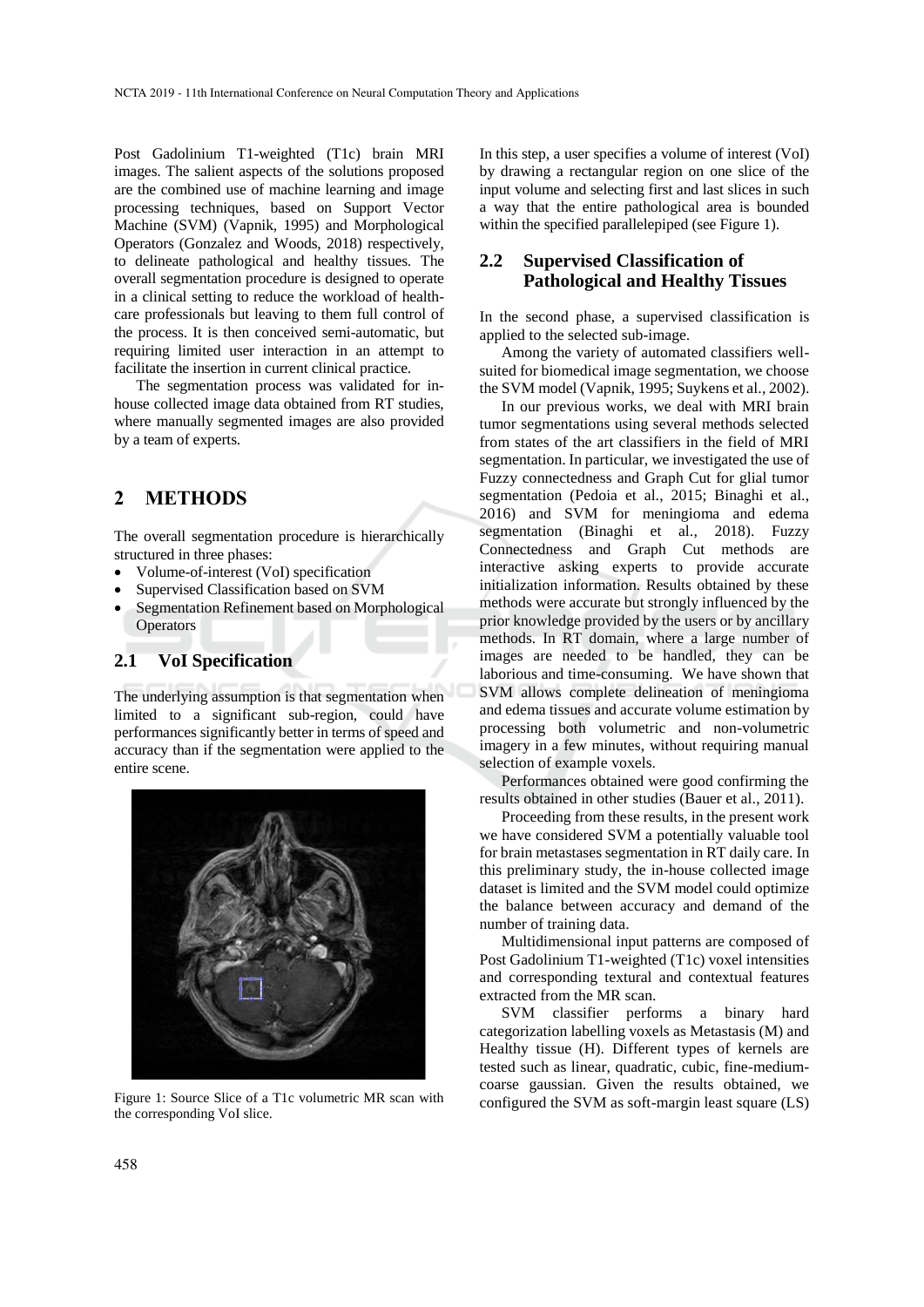model with linear kernel. The trained SVM classifier receives in input patterns, in the form of vectors of measured features and assigns labels to corresponding T1c MR elements.

Different sets of features have been proposed in the literature, selected in the function of the MRI channels used and the classifiers adopted (Gordillo et al., 2013; Bauer et al., 2013). On the basis of our experience, in addition to image intensities from the T1c MR scan, we consider features describing quantitatively neighbour relationships and texture (Tuceryan and Jain, 1998). Contextual and textural features have been analysed systematically in order to determine the combination that is most appropriate for the current classification task.

In particular, several configurations of the segmentation procedure have been experimented initially providing input only intensity values of central voxel and of neighbour voxels.

Different neighbourhoods have been considered including incrementally neighbours along voxel faces, corners and edges up to a maximum of 26 voxels. In a second step an enlarged feature set has been considered adding textural features to the best neighbourhood configuration. The following set of features has been finally selected:

- intensities from T1c scan
- first order texture features, mean, variance, skewness, kurtosis and entropy
- intensities in 26 neighbourhood voxels

The features have been normalized to have zero mean and unit variance.

HNI

During the training phase, the SVM learns an approximation for the true input–output relationship based on a given training set of examples constituted by N input-output pairs  $\{x_i, y_i\}$ ,  $i = 1, ... N$ , where  $x_i$ is the feature vector of length equal to 32 and  $y_i \in$  ${M, H}$  is a supervised label denoting the membership in the metastasis or healthy class.

Several strategies are conceived to build the appropriate training set during the learning stage. All proposed training sets have been analysed systematically in the experimental evaluation phase in order to determine the combination that is most appropriate for the classification task (see Section 3).

#### **2.2.1 SVM Classifier**

To make the work self-contained we briefly outline the basic concepts of SVM adopted in the proposed segmentation strategy. SVM is a classification algorithm based on kernel methods (Vapnik, 1995; Schoelkopf and Smola, 2002) map the input patters into a high dimensional feature space. Classes which are non-linearly separable in the original space can be linearly separated in the higher dimensional feature space.

Let  $\{(x_i, y_i)\}\)$  be a supervised training set of elements for a two-class classification problem, with  $x_i \in X \subseteq R^n$  and  $y_i \in \{-1,1\}$ . Considering the case of linearly separable data, the solution to the classification problem consists in the construction of the decision function:

$$
f(x) = sgn(g(x)) \text{ with } (1)
$$

$$
g(x) = w^t x + b \tag{2}
$$

that can correctly classify an input pattern x not necessarily belonging to the training set.

SVM classifier defines the hyperplane that causes the largest separation between the decision function values for the "borderline" examples from the two classes. Mathematically, this hyperplane can be found by minimizing the cost function:

$$
J(W) = \frac{1}{2} ||W||^2 \qquad \text{subject to} \tag{3}
$$

$$
WT Xi + b \ge +1 \text{ for } yi = +1
$$
  
or (4)

$$
W^{T}X_{i} + b \le -1 \text{ for } y_{i} = -1 \tag{5}
$$

The extension to the nonlinear classification is based on the function  $g' = W^T \varphi(X) + b$  in which the non-liner operator  $\varphi$  (.) is introduced.

In this case the SVM cost function to be minimized is

$$
J(W, \xi) = \frac{1}{2} ||W||^2 + C \sum_{i=1}^{l} \xi_i \text{ subject to } (6)
$$

$$
y_i(w^t \varphi(X_i) + b) \ge +1 - \xi_i \text{ with}
$$
  
\n
$$
\xi_i \ge 0, i = 1, 2, \dots
$$
 (7)

Suykens (Suykens et al., 2002) proposed a new formulation of SVM by adding a LS term in the original formulation of the cost function. This modification significantly reduces the computational complexity.

#### **2.3 Segmentation Refinement based on Morphological Operators**

Recent studies propose the allied use of SVM with post-processing and/or regularisation procedures to ensure spatial consistency in classification results (Bauer et al., 2011). In our context, after the segmentation, if the tumour area presents necrosis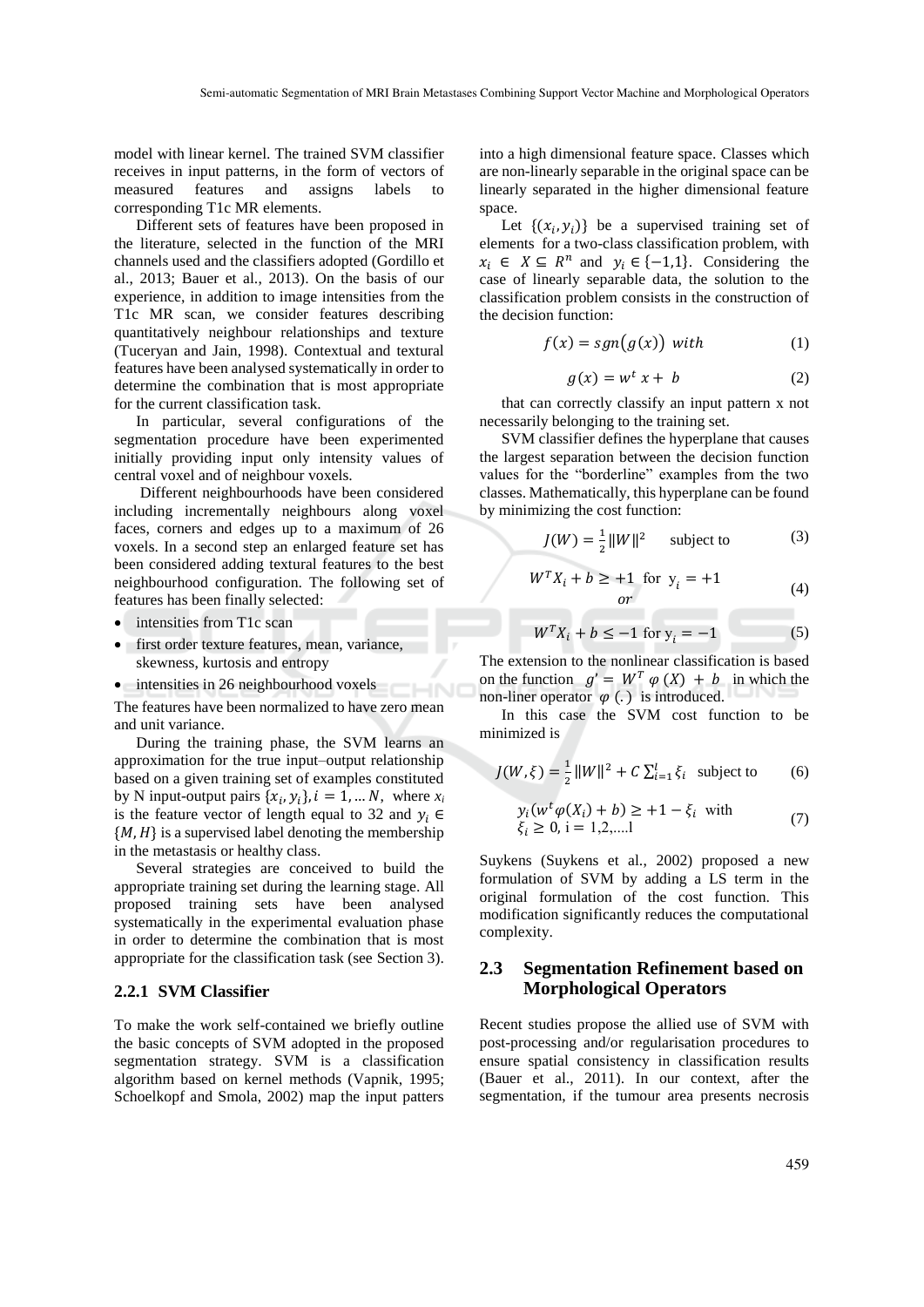and inhomogeneity, small holes within the tumour mass may be classified as healthy tissues and several isolated elements in the background area may be classified as tumour. Our strategy includes a procedure based on the use of Morphological Operators to refine the segmented masks in an attempt to reduce omission and commission errors and making the segmented tumour area more compact.

For each selected slice, Opening and Closing Operators with spherical shapes are applied consequently. The Opening Operator removes from the binary input image all the connected components that have a lower number of pixels than a set value and outputs a new binary image. The Closing Operator closes holes present in the image and returns the closed binary image. Three different tests were performed, using for all a disk-shape structuring element, aimed to tune parameters values of the Morphological Operators and decide the order of application. In the first test, only the opening morphological operator (Open) was applied by varying the radius; in the second test, only the morphological closing operator (Close) was applied, varying the radius; in the third test, both operators were applied in a different sequence. The best result was the third test, where the opening morphological operator with a radius of 5 was first applied and then the closing operator with a radius equal to 10.

# **3 EXPERIMENTS**

**IENCE** *A***ND** 

The segmentation method was experimented on a dataset of 20 patients with a total of 25 pathologies to be segmented. Data are composed of T1c volumetric MR scans. Volumes are acquired using a 3D sequence characterized by 0,9 mm isotropic voxels, the pixel spacing of 0,47 mm and the slice thickness of 2,67 mm.

**HNO** 

We developed case-specific, intra-case analysis and inter-case analysis. In case-specific analysis both training and test sets were obtained from the reference masks of the same VoI. In inter-case analysis training and test data are extracted from VoIs of different MR scans.

Accuracy of segmentation results is assessed by comparing the spatial distribution of the masks obtained by the automated segmentation with that of the masks obtained through a manual segmentation of the T1c images. The agreement between reference and automated maps is measured in terms of Dice (DSC) (Dice, 1945), Precision (P) and Recall (R) indexes (Olson and David, 2008). The DSC index has

been used broadly in the field of segmentation as a measure of spatial overlap and P and R indexes allow to measure under- and over-estimations **(**Bouix et al. 2007).

Several experiments have been conducted for both intra- and inter-case analysis distinguished by the criteria for selecting training and test samples from the VoIs under study. Experiments and accuracy assessments computed according to cross-validation scheme are detailed below.

#### **3.1 Experiments for Intra-case Analysis**

*Experiment 1a*: training and test data are extracted from the reference masks of the same VoI (intra-case analysis) and built by randomly selecting elements in the proportion of 70% and 30% respectively. An equal number of elements labelled *M* and *H* was considered. The number of contour elements belonging to class *M* was increased to facilitate recognition.

*Experiment 2a*: training and test sets are obtained as above, but by limiting the random selection within a region of 8 pixels wide, built around the contour of the tumour reference masks. The underlying assumption for this strategy lies in the fact that metastases have little extensions and a high level of heterogeneity occurs in the internal part of the pathology due to the presence of necrosis. In this context, an accurate delineation can be achieved by identifying the partial contour region, subsequently filled by the support of Morphological Operators.

Table 1: Dice (DSC), Precision (P), Recall (R) values obtained for Experiment 1a and Experiment 2a over all 25 cases under study.

|            |      | Experiment 1a | Experiment 2a |
|------------|------|---------------|---------------|
| <b>DSC</b> | Mean | 0.808         | 0.878         |
|            | Var  | 0.008         | 0.003         |
|            | Min  | 0.549         | 0.757         |
|            | Max  | 0.908         | 0.963         |
| P          | Mean | 0.824         | 0.884         |
|            | Var  | 0.006         | 0.003         |
|            | Min  | 0.648         | 0.749         |
|            | Max  | 0.927         | 0.963         |
| R          | Mean | 0.796         | 0.873         |
|            | Var  | 0.012         | 0.003         |
|            | Min  | 0.476         | 0.764         |
|            | Max  | 0.923         | 0.963         |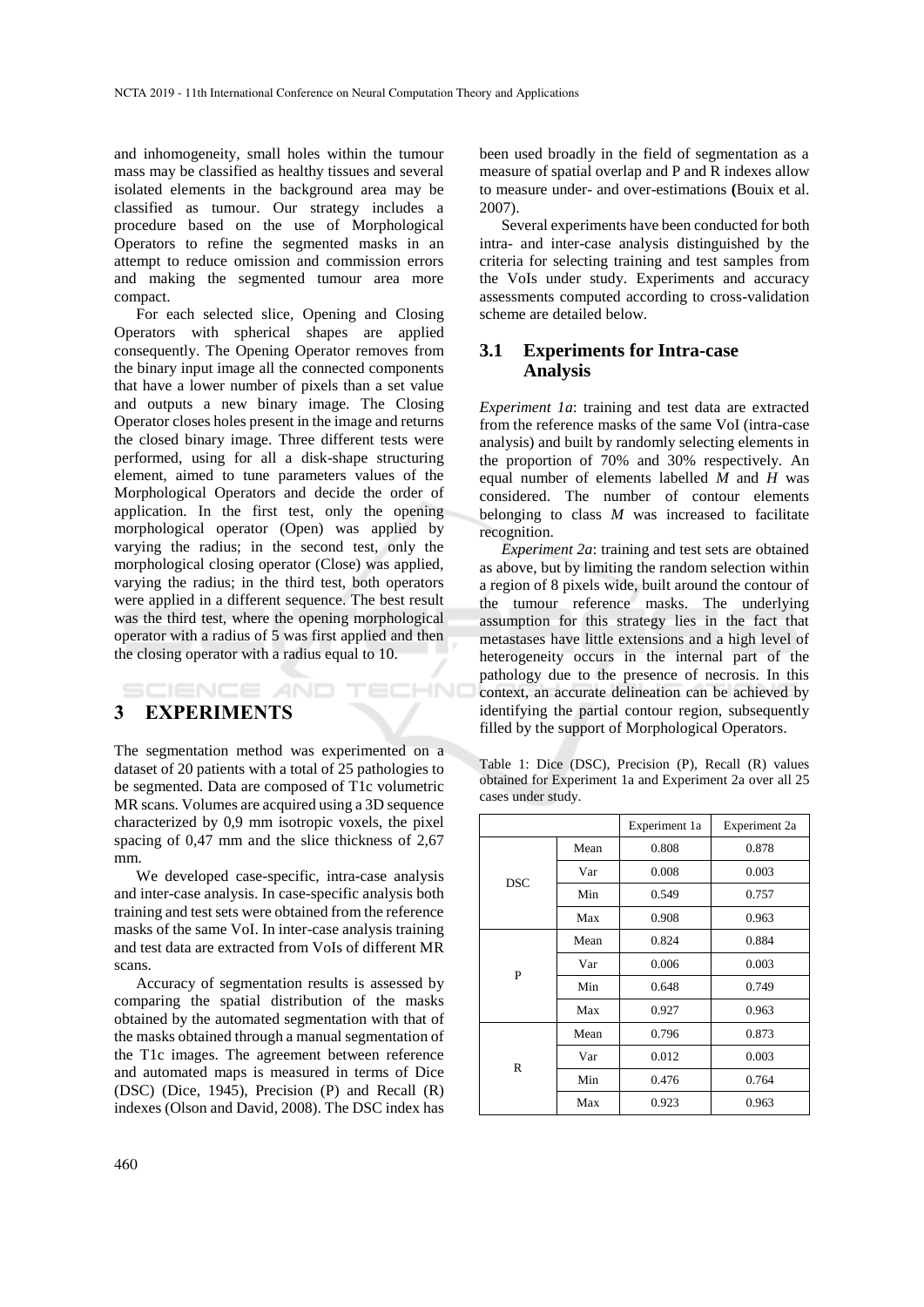Table 1 shows the numerical results obtained for *Experiment 1a* and *Experiment 2a* in terms of DSC, P and R indexes. SVMs trained according to *Experiment 2a* slightly prevail with a DSC value computed over all 25 cases equal to 0.878. P and R values highlight a significant reduction of omission and commission errors.

#### **3.2 Experiments for Inter-case Analysis**

Two types of experiments for inter-case analysis have been conducted distinguished by an increasing level of heterogeneity of the training set provided in input to the SVM classifier. The random selection of training elements was limited to contour regions of tumour reference masks; the reason for this choice lies in the fact that this strategy prevailed in the intracase analysis.

*Experiment 1b*: in this experiment, SVMs are trained on data from one case and tested on all the cases under study; in this way, we investigate the generalisation power of the SVM when training data present a minimum level of heterogeneity. 25 SVMs are trained with training elements extracted from the selected VoI, according to *Experiment 2a* and tested on all the VoIs under study. Results obtained by the best configuration when processing the 25 cases are shown in Table 2. To isolate the contribution of Morphological Operators within the overall segmentation procedure, accuracy values obtained with and without the use of them are computed.

Table 2: Dice (DSC), Precision (P), Recall (R) values obtained by the segmentation procedure configured for Experiment 1b with and without the use of Morphological Operators (MO) and tested on the overall 25 cases under study.

|            |      | <b>SVM</b> | $SVM+MO$ |
|------------|------|------------|----------|
|            | Mean | 0.701      | 0.693    |
| <b>DSC</b> | Var  | 0.011      | 0.035    |
|            | Min  | 0.462      | $\theta$ |
|            | Max  | 0.844      | 0.897    |
|            | Mean | 0.747      | 0.696    |
| P          | Var  | 0.026      | 0.047    |
|            | Min  | 0.437      | $\theta$ |
|            | Max  | 0.997      | 0.997    |
|            | Mean | 0.737      | 0.769    |
| R          | Var  | 0.035      | 0.057    |
|            | Min  | 0.410      | $\theta$ |
|            | Max  | 0.983      | 0.990    |

*Experiment 2b*: training elements are extracted from a set of VoIs selected from cases well segmented in intra-case analysis. Several configurations have been considered obtaining 120 SVMs trained on different sets of VoIs, according to the strategy described in *Experiment 2a*, and tested on all the 25 VoI under study. The accuracy obtained with and without the use of Morphological Operators are computed as shown in Table 3.

Table 3: Dice (DSC), Precision (P), Recall (R) values obtained by the segmentation procedure configured for Experiment 2b with and without the use of Morphological Operators (OM) and tested on the overall 25 cases under study.

|            |      | <b>SVM</b> | SVM+MO       |  |
|------------|------|------------|--------------|--|
| <b>DSC</b> | Mean | 0.653      | 0.660        |  |
|            | Var  | 0.008      | 0.028        |  |
|            | Min  | 0.390      | $\mathbf{0}$ |  |
|            | Max  | 0.770      | 0.820        |  |
|            | Mean | 0.681      | 0.641        |  |
| P          | Var  | 0.017      | 0.025        |  |
|            | Min  | 0.278      | $\Omega$     |  |
|            | Max  | 0.968      | 0.881        |  |
|            | Mean | 0.710      | 0.762        |  |
| R          | Var  | 0.026      | 0.035        |  |
|            | Min  | 0.482      | $\mathbf{0}$ |  |
|            | Max  | 0.955      | 0.976        |  |

In general, results obtained in *Experiment 1b* are better than those obtained in *Experiment 2b.* Looking at values in Table 2 in more detail, we found that performances obtained by the application of Morphological Operators are worse on average.

However, when studying individual cases, we have noticed that under-estimation and overestimation errors occur systematically when the pathology occupies a very small volume (under the 100 elements) and is inserted in a highly heterogeneous context. An example is illustrated in Figure 2 where a slice (Slice 1) with a remarkable small metastasis is shown. The refinement accomplished by the Morphological Operators deletes all the true positive elements identified by the SVM classifier. On the contrary, the segmentation masks of the larger pathological area in the slice (Slice 2) shown in Figure 3, indicate that the segmentation strategy benefits from the allied use of SVM and Morphological Operators. Table 4 lists the numerical results of the cases illustrated in Figure 2 and 3.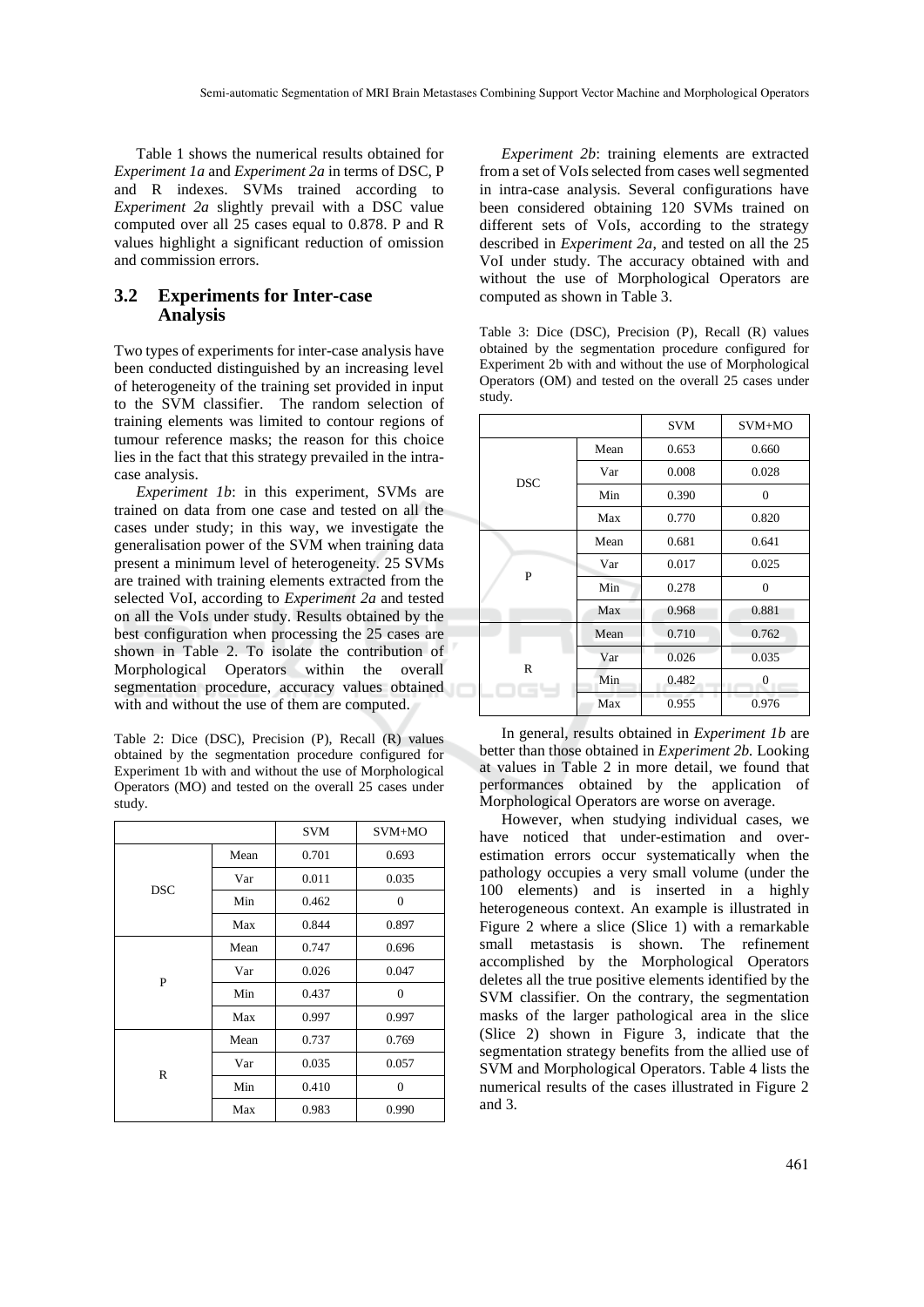

Figure 2: First row, from left to right: crop of a source slice (Slice 1) of T1 MR Volume with superimposed the contour of metastasis reference mask (dimension: 83 elements), Slice of the corresponding VoI; second row from left to right: Segmentation mask produced by SVM, refinement by the Morphological Operators.



Figure 3: First row, from left to right: crop of a source slice (Slice 2) of T1 MR Volume with superimposed the contour of metastasis reference mask (dimension: 644 elements), Slice of the corresponding VoI; second row from left to right: Segmentation mask produced by SVM, refinement by the Morphological Operators.

Automatic segmentations were evaluated qualitatively through visual inspection. The complete strategy including the combined use of SVM and

Morphological Operators have been judged satisfactory. The limitations of the segmentation procedure, inherent to specific cases, as illustrated above, are considered acceptable and manageable with interactive phases devoted to manual refinements of the automated results.

| Table 4: Dice (DSC), Precision (P), Recall (R) values  |  |  |  |
|--------------------------------------------------------|--|--|--|
| obtained by the segmentation procedure when processing |  |  |  |
| slices in Figure 2 and 3.                              |  |  |  |

|         |            | <b>DSC</b> | Precision | Recall |
|---------|------------|------------|-----------|--------|
| Slice 1 | <b>SVM</b> | 0.556      | 0.656     | 0.482  |
|         | $SVM+MO$   |            |           |        |
| Slice 2 | <b>SVM</b> | 0.885      | 0.898     | 0.873  |
|         | $SVM+MO$   | 0.940      | 0.926     | 0.953  |

### **4 CONCLUSIONS**

The objective of this study was to develop a semiautomatic image segmentation strategy for metastases segmentation in MR brain images. The strategy was tested on a preliminary collected data set. The results prove that the allied use of SVM and Morphological Operators produces segmentation sufficiently accurate for their insertion in clinical practice. Future work contemplates the acquisition of new data with which to perform a more significant interpatient analysis and then to develop a more robust evaluation. Moreover, the availability of a wider set of data will allow developing a comparative analysis with other promising segmentation techniques, such as the Convolutional Neural Network, the use of which is constrained to the collection of huge data sets.

### **REFERENCES**

- Bauer, S., Nolte, L.P., Reyes, M., 2011. 'Fully automatic segmentation of brain tumor images using support vector machine classification in combination with hierarchical conditional random field regularization.' In: *Medical image computing and computer-assisted intervention: MICCAI*, Berlin, Springer, 14, 354-61.
- Bauer, S., Wiest, R., Nolte, L.P., Reyes, M., 2013. 'A survey of MRI-based medical image analysis for brain tumor studies.' *Physics in medicine and biology*, 58(13), R97-R129.
- Binaghi, E., Pedoia, V., Balbi, S., 2016. 'Collection and fuzzy estimation of truth labels in glial tumour segmentation studies.' *Computer Methods in Biomechanics and Biomedical Engineering: Imaging and Visualization*, 4 (3-4), 214-228.
- Binaghi, E., Pedoia, V., Balbi, S., 2018. 'Meningioma and peritumoral edema segmentation of preoperative MRI